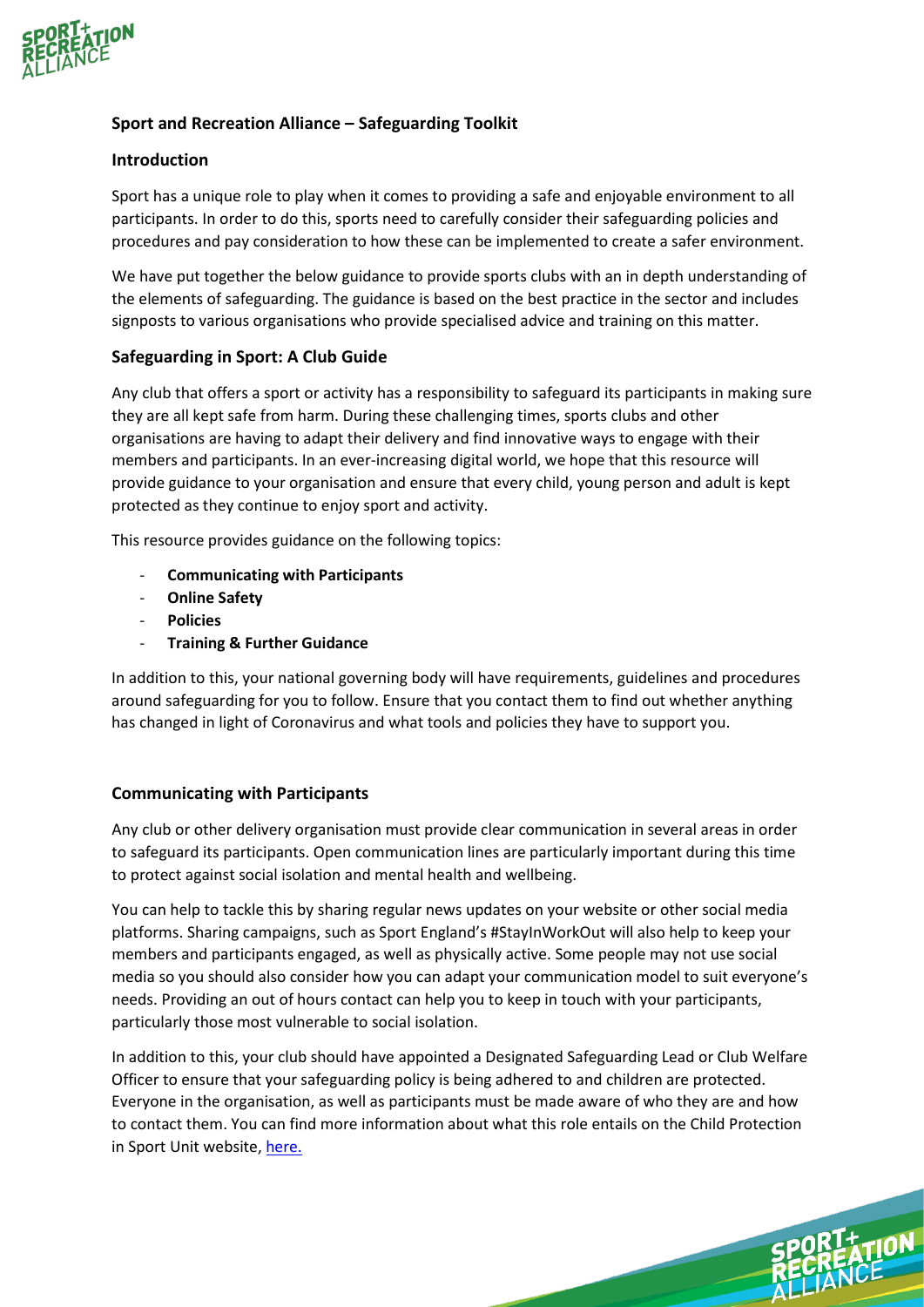

# **Online Safety**

Communicating with your participants through digital platforms can help you to stay connected to one another. Although the digital world has helped us to stay more connected, online communication can also have its pitfalls; you should ensure that your own, and others privacy is protected by considering the following areas:

## **1. Social Media Safety Policy**

A social media safety policy should outline how your club and its workforce should conduct themselves on the web. The policy can help to protect your club's reputation and provide protocol for sharing information about it. It is important that your social media safety policy is updated accordingly and shared with members, coaches and volunteers.

The policy should include guidance for the acceptable use of social media, including the use of appropriate language and a zero-tolerance approach to defamatory images. The policy should also include steps taken to minimise risk, such as removing any personal information and raising awareness around communication with vulnerable adults and individuals under 18.

# **2. Virtual Coaching**

Depending on which platform you use, you must check the privacy and confidentiality settings. Ensuring these are secure will provide you with the reassurance that your rights are protected, as well as your data. With Zoom growing as the meeting platform of choice, the communications technology company have recently updated their [privacy policy.](https://zoom.us/privacy) It is important that you check these policies before deciding whether to subscribe to your platform of choice.

Coaches delivering sessions online will need to ensure that they are covered by the right insurance to offer this. Your National Governing Body may be able to offer this if you are already insured as a deliverer with them. Coaches must also maintain and have the right qualifications to deliver online training sessions, just as they would for physical sessions. It is important that your member's can access any virtual sessions you offer, so make sure to check in with them; not everyone will have access to the internet!

For those accessing online coaching sessions, it is important that they aware of any standard expectations of behaviour as reflected in the code of conduct. Whilst this may also be highlighted in your social media policy, your code of conduct should also be updated to reflect a move to the virtual world. Similarly, reporting lines and procedures should be reviewed in the event of an online safeguarding issue. When this is updated, all members, staff, volunteers and coaches should be made aware of who to escalate to in the event of a cause for concern.

Finally, session plans should be reflective of the participants attending and be clearly communicated in advance to ensure everyone feels comfortable attending. Coaches must be aware of who is attending their session and must gather information beforehand to understand fitness levels, age, injuries or illnesses. Coaches will also need to ensure that all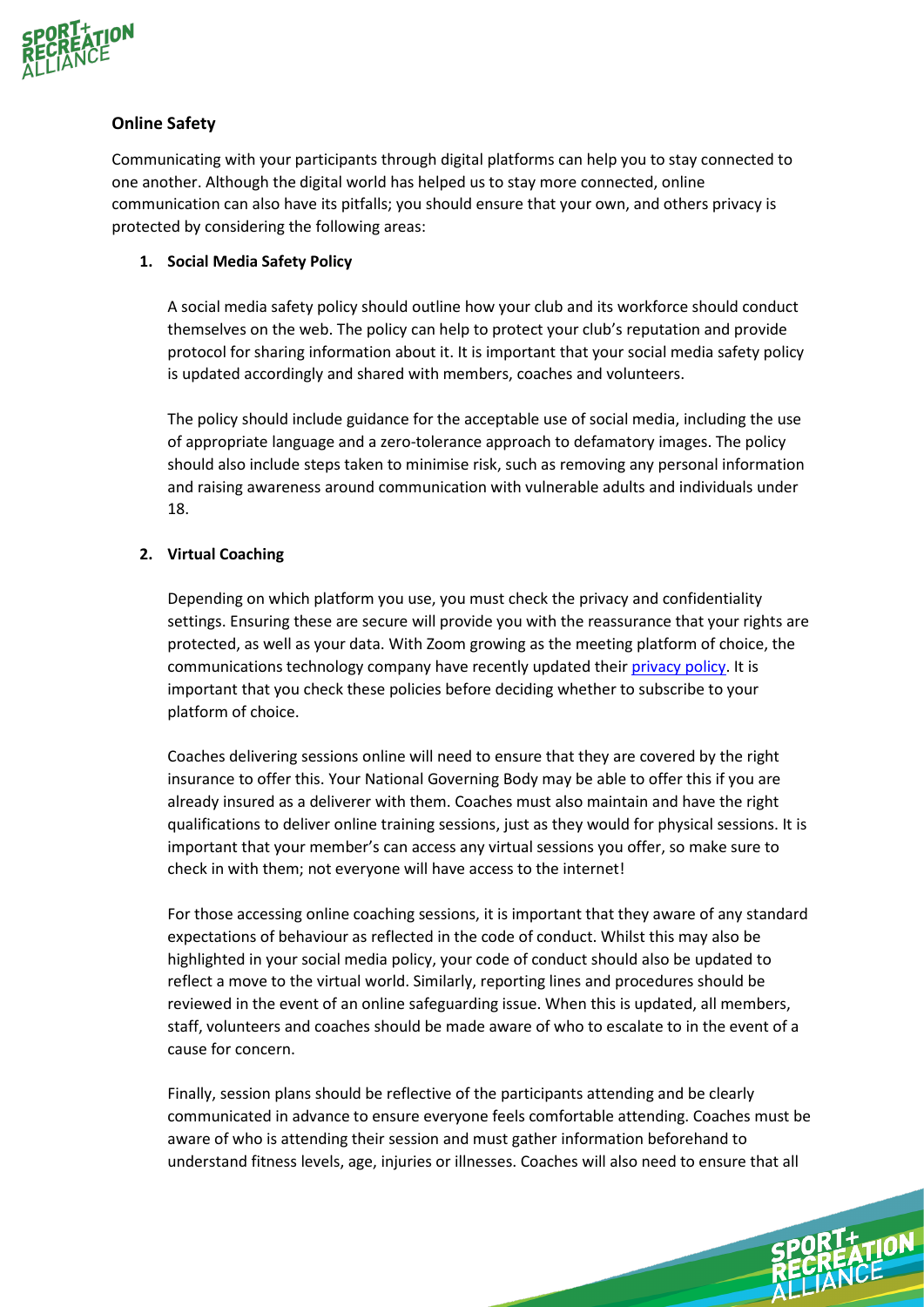

participants attending have a safe space to participate in and with the appropriate equipment. Parents may have to assist their children with this set up.

### Delivering Online Sessions to Under 18s

Below are the key safeguarding considerations for delivering online coaching sessions to U18s;

- One-to-one contact should not be used between a coach and an U18 participant; make sure the parents are involved if this is the case.
- Parents must be the recipients of any invitations to online coaching sessions and their email address must be the primary contact for all communication.
- Privacy and confidentiality settings must be reviewed by the host of the meeting to ensure they are appropriate, and no meeting should be recorded without the consent of a parent.
- A code of conduct should be relayed to the participants so that they are aware of the acceptable standard of behaviour.
- A risk assessment must be completed for all sessions, as would be done with physical sessions.
- Where possible, two coaches should deliver a session as well as the presence of a club safeguarding officer.
- Lines of reporting should be relayed to the participants in the case of concern and a contact detail for your Club Safeguarding or Welfare Officer should be provided.

### **Policies**

#### **Safeguarding policy**

A safeguarding children's policy makes clear to everyone what is required in relation to the protection of children.

It helps foster a safe and positive environment for children and shows that a club is taking its duty of care seriously.

Safeguarding policies can vary a little depending on your sport or activity, but all policies must state:

- what the policy aim is, i.e. to safeguard children
- good practice guidelines
- guidance about the use of film, photography and social media
- information on the recruitment and training of staff and volunteers
- procedures in place to respond to allegations.

The policy should be written clearly and easily understood, approved by your clubs committee or management structure, publicised and promoted throughout the club and compulsory for all staff and volunteers.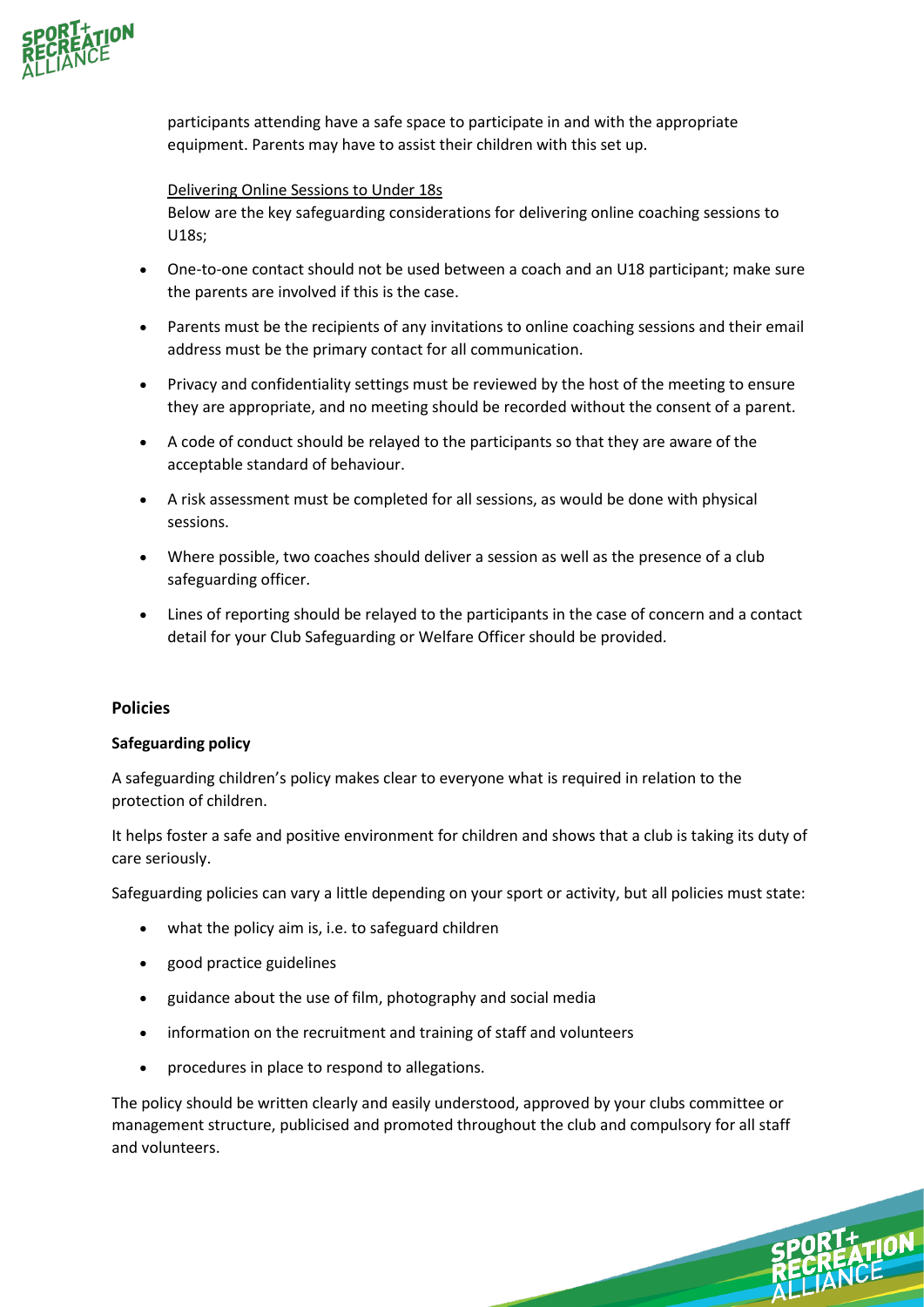

It is also very important that the policy is reviewed regularly or whenever there is a major change in the organisation or in relevant legislation. This will ensure you are keeping up to date with best practice.

## **Code of Conduct**

A code of conduct should set out what an acceptable standard of behaviour is and help to promote good practice. Individuals should be required to sign-up to abide by the relevant code and it should be made clear that failure to comply will result in action being taken by the club/organisation.

These standards of behaviour set a clear benchmark for everybody – so that they can understand what is acceptable and what is not. They can also help minimise opportunities for abuse and may prevent unfounded allegations from being aired.

There should be codes for:

- Parents
- Volunteers/staff
- Coaches
- Children

The Child Protection in Sport Unit has good examples of codes of conduct and these should be consulted when putting together your own. For adults, the code must set out the ethics of the organisation and provide guidance as to the expected behaviour of adults towards children.

It is essential that a culture among the staff and volunteers comes through – that children are listened to and respected. There must also be guidance on the acceptable behaviour of children towards other children and appropriate procedures, including disciplinary measures, for dealing with any unacceptable behaviour.

Any code of conduct must also make clear that discrimination or prejudice of any form is unacceptable, and this can apply to race, culture, age, gender, sexuality, religion or disability.

As mentioned, the codes should also be updated to reflect the virtual working domains and the expectations associated with online platform use.

## **Preventative Procedures**

Prevention systems and procedures consist of measures to help minimise the possibility of children and young people being abused by those in a position of trust. By putting safeguards in place, your club can minimise potential risks that adults may pose to children and most importantly help prevent abuse.

What systems need to be in place?

Well firstly, and perhaps most obviously, you need to have policies and procedures in place for recruiting staff and volunteers who are going to have contact with children. These procedures assess the person's suitability for the role. For this, clubs should get at least two appropriate references for all staff and volunteers and evidence of identity and any relevant qualifications must be seen.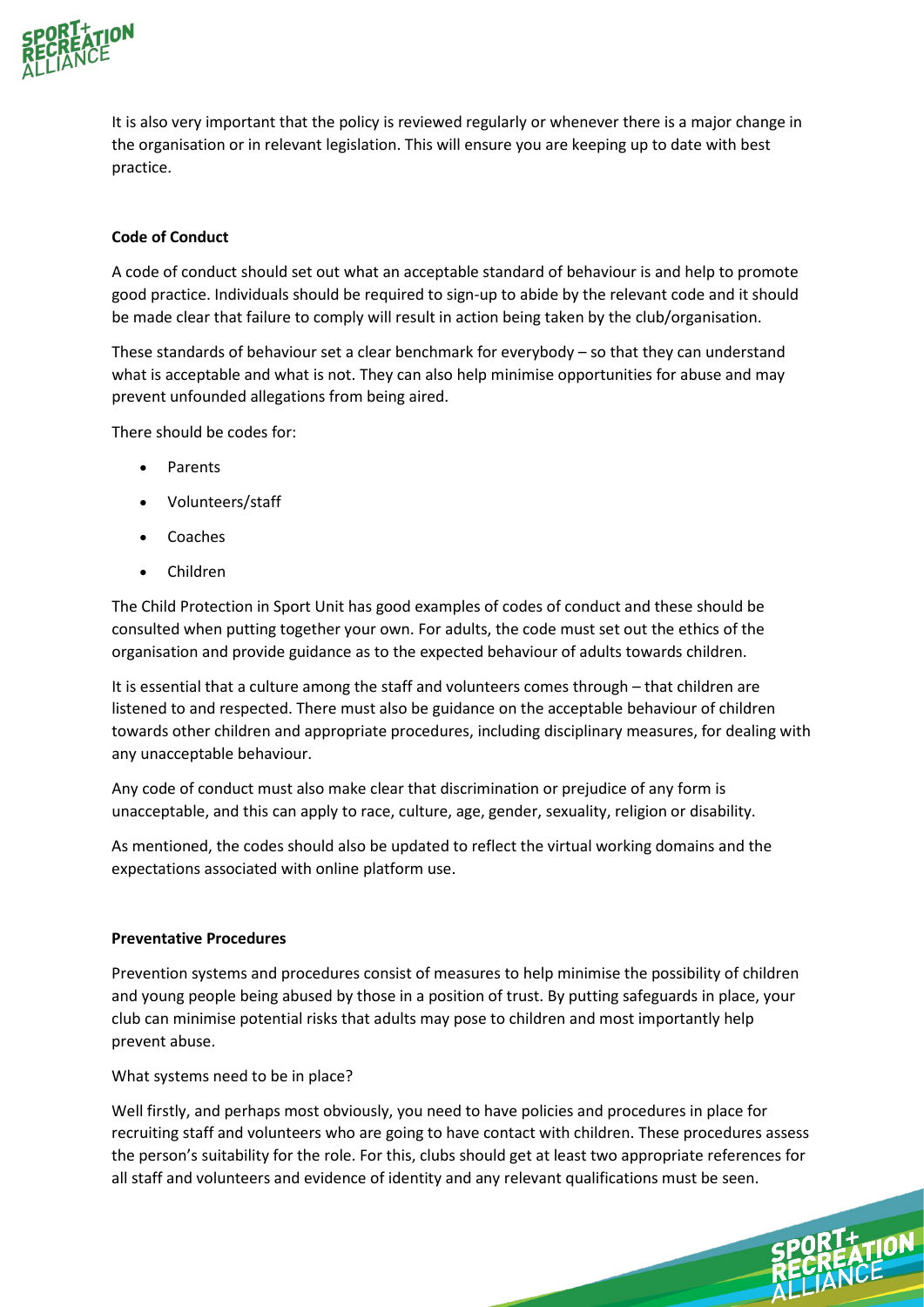

Make sure that you actually check the references to ensure the prospective staff and volunteers have the experience they say they have.

Having a formalised try-out session can also be a good way to determine how they may be around the children.

Adults should also complete a self-declaration about any previous convictions they may have in line with relevant legislation. This is a good procedure to use for people that do not meet the eligibility criteria for any other form of check.

Adults in roles which provide eligibility for criminal records checks should be required to undertake these in line with relevant legislation. You can find out more about the current [Disclosure and](https://www.gov.uk/government/organisations/disclosure-and-barring-service)  [Barring Service](https://www.gov.uk/government/organisations/disclosure-and-barring-service) here.

Clubs should ensure that safeguarding training is available to all staff and volunteers at a level appropriate to their responsibilities.

## **Reporting Abuse Procedures and Systems**

Having systems and procedures in place should provide clear step-by-step guidance on what action clubs will take in different circumstances.

Again, support and guidance will be in place from your NGB on how to manage allegations and what procedures they would like you to go through so they can help you manage the process.

The procedures will likely clarify roles and responsibilities and the lines of communication both within the club and to outside authorities and ensure that complaints are recorded and dealt with.

Procedures and systems to deal with complaints also make sure that clubs comply with the relevant legislation and, most importantly, ensure a prompt and appropriate response to concerns about a child's welfare.

## What else needs to be in place?

Firstly, all clubs should try to have a designated person who has clearly defined responsibilities in relation to child protection. This is really important as it ensures someone is always making sure the club has the appropriate safeguarding systems in place. Often this person will be the key link with the NGB and could be the 'Club Welfare Officer'.

Next, there should be clear and unambiguous procedures in place for child protection which are available to all parents, children, staff and volunteers. These must provide step-by-step guidance on what action to take if there are concerns about a child's safety or welfare.

These must include:

- who the procedures apply to?
- definitions of abuse
- how to respond to a child who says either they or another child is/are being abused
- how to respond to allegations against a member of staff/volunteer or another young person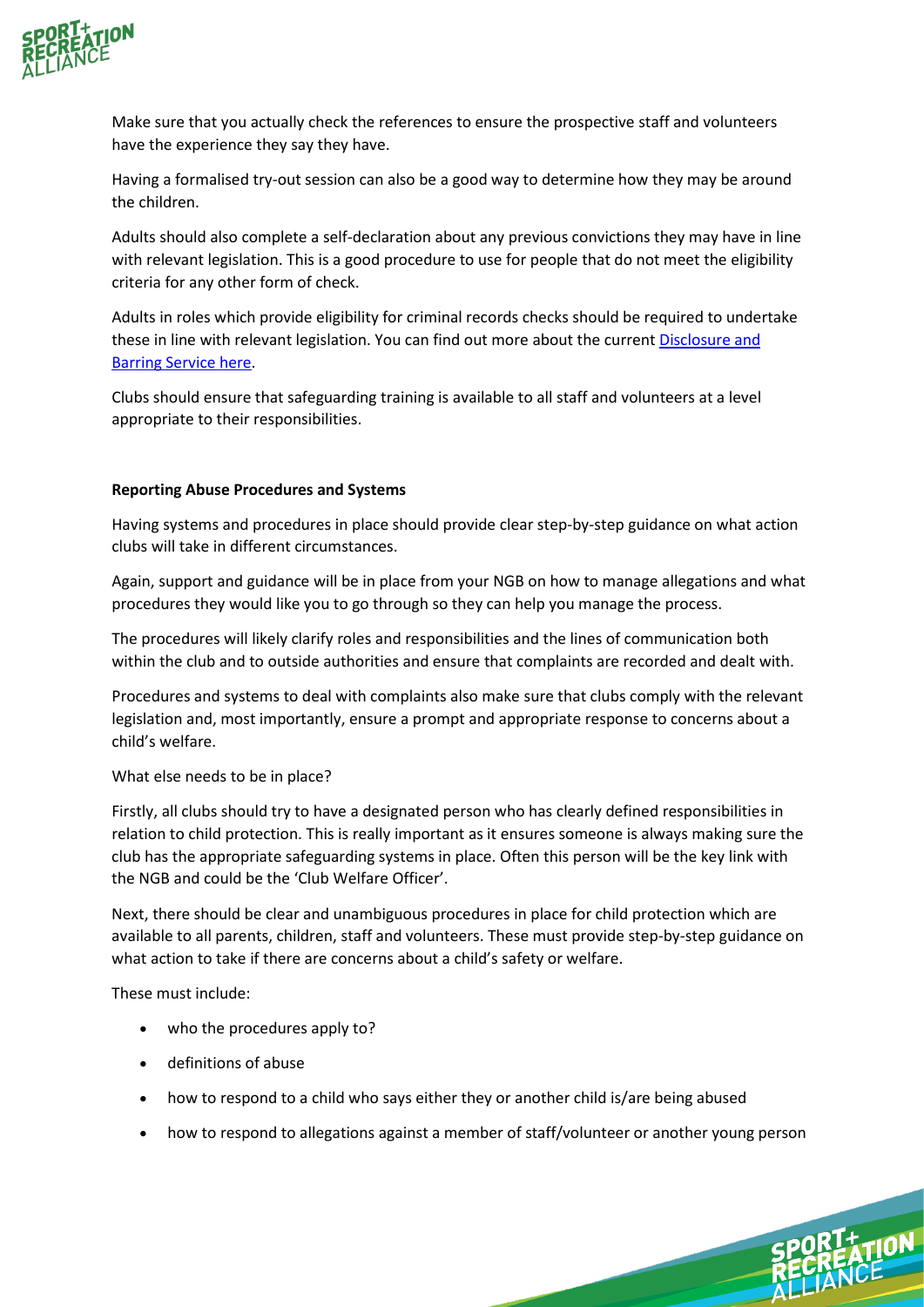

- how to respond to concerns about a child's welfare where no specific disclosure/allegation is made
- what the appropriate use of video and photography at events is
- contact details for local social services and police, including out of hours contacts.

It is important here that there has also been a process set out for dealing with complaints about unacceptable behaviour towards children from parents and other children, with clear timescales for resolving the complaint.

Finally, clubs must make sure that they comply with all the relevant legislation in regard to recording incidents, concerns and referrals as well as securely storing them.

### **Monitoring System**

Safeguarding policies and procedures must be implemented right throughout the club. It is no good having the perfect policy if it is not being applied; checks, reviews and updates are needed.

All incidents, allegations of abuse and complaints must be recorded, and clubs should have arrangements in place to monitor compliance with child protection policy. Safeguarding polices should be revised ideally at least every three years to accommodate the clubs changing needs and experience but also for changes in legislation. Views of those involved inside and outside the club can be very helpful and therefore clubs should have mechanisms in place to consult children as well as parents as part of any review.

Safeguarding children in sport is a fundamental part of running a sports club. Remember, putting the right policies, protections and procedures in place can help make sure you keep children in sport safe.

## **Training & Further Guidance**

As well as ensuring a comprehensive induction process for staff and volunteers, it is vital that training is continuously kept up to date, particularly in advancement of the growing use of technology and adaptation of club services. Your National Governing Body may be able to offer you adapted qualifications for online delivery, but there are also several trusted experts in the sector which may be beneficial for you to explore.

[UK Coaching: Safeguarding and Protecting Children](https://www.ukcoaching.org/courses/workshops/safeguarding-protecting-children) 

[UK Coaching: Safeguarding Adults](https://www.ukcoaching.org/courses/learn-at-home/safeguarding-adults) 

[UK Coaching: Coaching Children \(Online Classroom\)](https://www.ukcoaching.org/courses/workshops/coaching-children-online-classroom)

[NSPCC: Child Protection in Sport Training](https://learning.nspcc.org.uk/training/child-protection-safeguarding-sport)

[NSPCC: Online Safety Training](https://learning.nspcc.org.uk/training/online-safety) 

[Child Protection in Sport Unit: Self-Assessment Tool](https://thecpsu.org.uk/self-assessment-tool/)